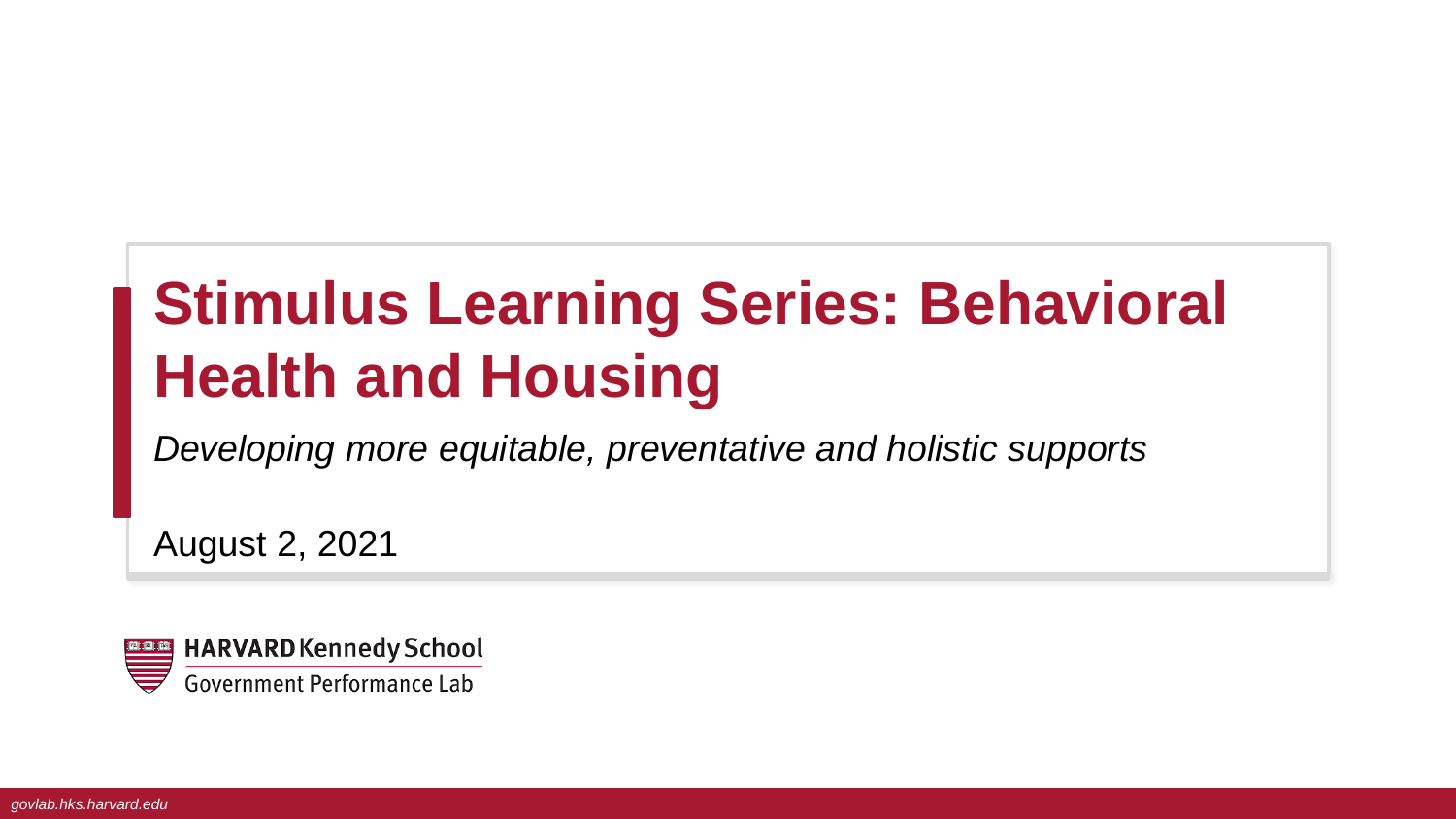## **Transforming supports to better respond to our nation's behavioral health and housing crises**

**Pandemic heightened preexisting challenges**

The pandemic intensified stress, furthered isolation, and introduced new barriers to in-person help

Harmful, coercive, and poorly equipped systems end up as default behavioral health responses – especially for poor and BIPOC communities

Expiring eviction moratorium, spiking overdose fatalities, and patients languishing in EDs reinforcing need to quickly get dollars into communities

**What you've told us…**

| <b>Inaccessible</b> | Resources unevenly distributed across<br>communities                                |
|---------------------|-------------------------------------------------------------------------------------|
| <b>supports</b>     | BH, housing, and CJ systems offer siloed<br>interventions that are hard to navigate |
|                     | Help is not delivered in mode that is most<br>accessible or appropriate             |
| Narrow,             | Support emphasizes remediation rather<br>than prevention                            |
| reactive help       | Services that fail to address life<br>circumstances or cultural differences         |
| <b>Outdated</b>     | Systems that focus on immediate crises<br>rather than addressing underlying needs   |
| infrastructure      | Workforce gaps and payment models<br>leading to substantial waitlists               |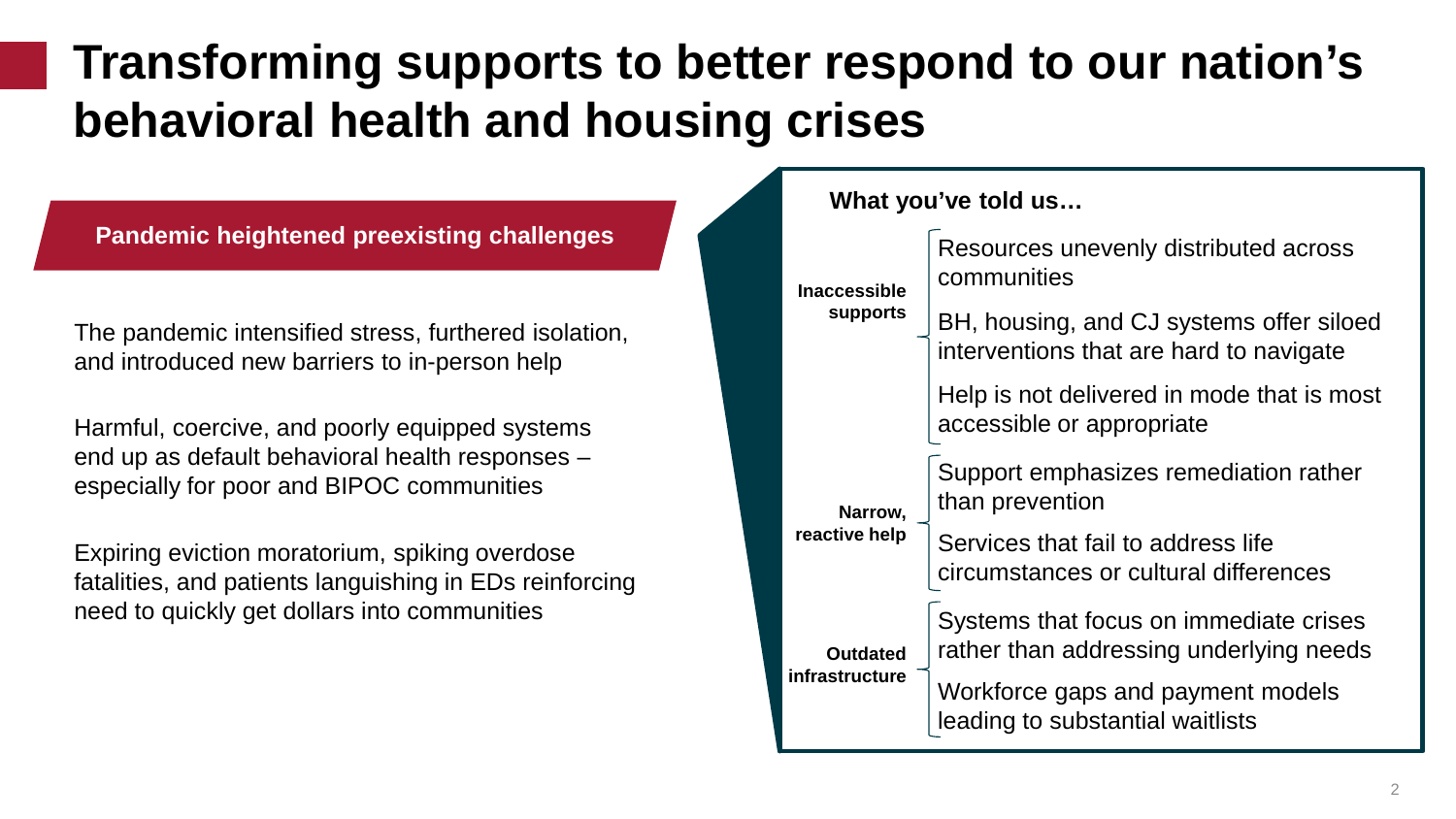## **You told us about investments in BH & housing that are…**

- **"No wrong door" help lines, neighborhood hubs, and crosssystem navigators:** "Scattered resources makes accessing support harder than it needs to be"
- **Expanding telehealth to make 2 virtual care options universal and permanent:** "We need to meet people where they are"

#### **3 Doubling-down on overdose prevention strategies:**

**"**Responding to the spike in overdose deaths must be part of our recovery**"**

**Expanding accessibility Offering more effective responses**

- **Crisis response and diversion programs:** "Armed officers are illsuited to respond to a MH crisis" **4**
- **5 Developing programming more responsive to community and client needs:** "Addiction treatment needs to serve mom as an individual and a parent"
- **6 Concrete and flexible supports as tools for recovery and system exit:** "Food, childcare, and transportation underpin every other support we offer"

**Strengthening the ecosystem**

- **7 Building the stock of affordable and supportive housing:** "Step one is getting a roof over one's head"
- **Expanding, diversifying, and 8 upskilling behavioral health workforce**: "Shared experience builds the trust necessary for quality care"
- **9 Matching system investment to needed levels of care:** "ERs are not equipped to treat serve mental health needs"

**1**